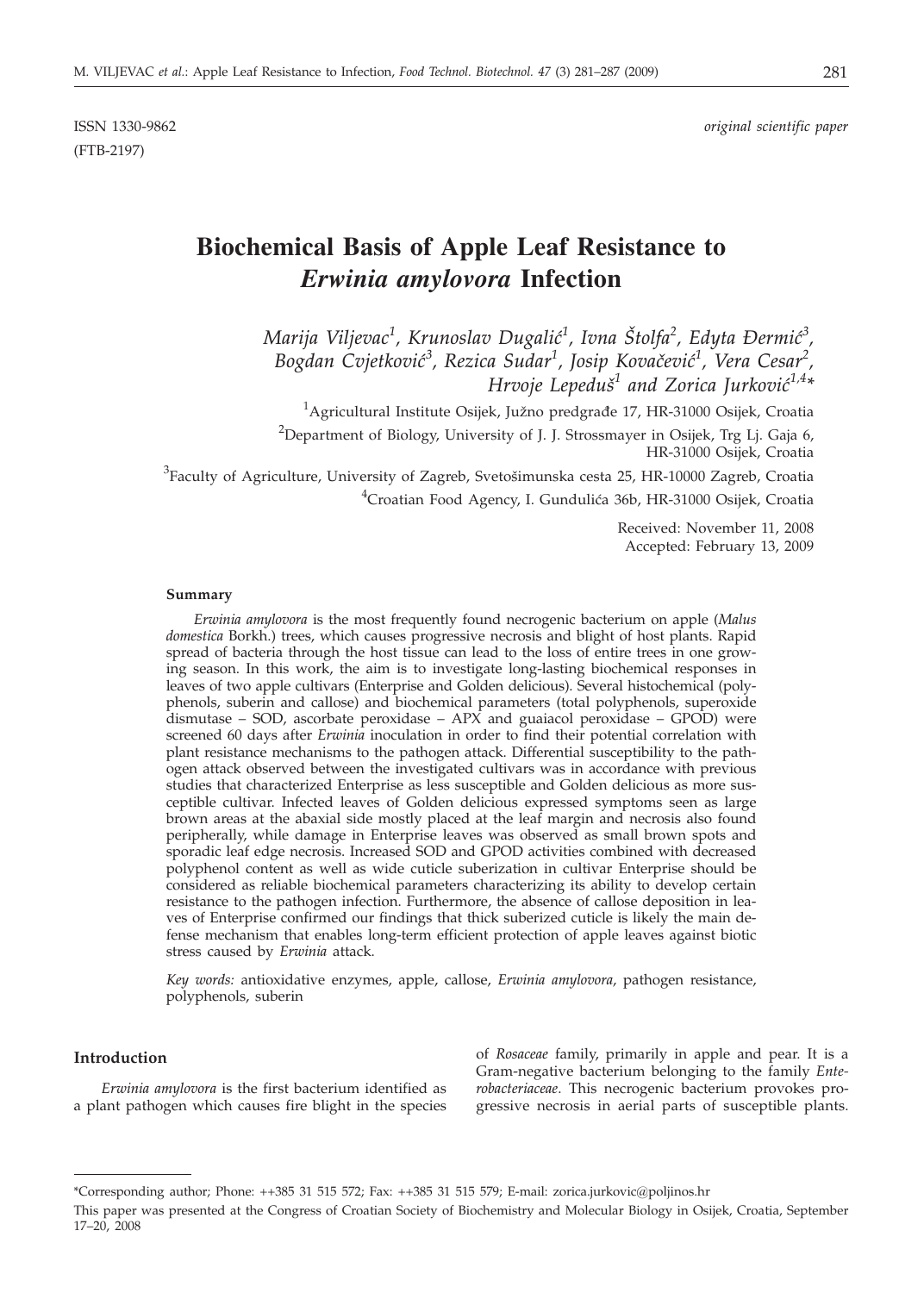Fire blight symptoms vary depending on the host plant and climate conditions. Symptoms are initiated by water soaking, followed by wilting and rapid necrosis seen as scorched blackened parts of infected tissue (*1*). A rapid spreading of bacteria in susceptible host under optimal climate conditions can cause the loss of entire trees in a single growing season. The main sites of *E. amylovora* infection are blossoms and wounds. Blossom infection starts in the stigma with insects or raindrops as vectors. Rainfall washes bacteria into the nectar, which is rich with nutrients for bacterial growth. Since nectaries are noncutinised, bacteria have direct access to the underlying tissue and vascular system. Accumulation of bacteria in xylem blocks the water flow to distal parts of the plant causing death of those parts (*2*). Bacteria are able to survive the winter in cankers produced by deposition of cork layers around the infected tissues, which represents the host's attempt to limit the spread of the infection (*1*).

The control of *E. amylovora* spreading is difficult because it can survive as an endophyte or epiphyte, not only in infected plants, but also in symptomless plants or plant parts. Often, the source of infection is the rootstock highly susceptible to *E. amylovora*, which has been used for grafting of healthy or symptomless material. The bacterium was found as epiphyte or endophyte on symptomless fruit but there was no evidence of dissemination of *E. amylovora* by fruit (*3*). Leaf surfaces can be colonized by bacteria arriving from earlier blossom infections or active cankers but without any damage if bacteria remain on the surface. In case of invading bacteria into the leaf tissue, infected leaves showed either necrotic patches starting from the margin of the leaf blade or blackening of the petiole and leaf midrib depending on the way the infection took place (*4*).

One of the first defense responses to the bacterial infection is rapid generation of excess reactive oxygen species (ROS), such as superoxide anion, hydrogen peroxide and hydroxyl radical (*5*). ROS have direct antimicrobial activities which reduce pathogen viability. On the other hand, the enhanced ROS production can also lead to oxidative damage of pigments, proteins, nucleic acids and lipids (*6*). Plants have developed efficient protective mechanisms against oxidative stress which utilize enzymatic and non-enzymatic components in order to scavenge ROS excess. The main enzymatic components involved in the response to pathogen attack are peroxidases (ascorbate peroxidase – APX and guaiacol peroxidase – GPOD), superoxide dismutase (SOD) and catalase (CAT), while phenolic compound accumulation represents one of the main non-enzymatic components of response.

Fire blight disease severity varies from extensive damage on a highly susceptible host to limited symptoms, or lack of symptoms on a resistant host. Our hypothesis is that the severity of symptoms is a consequence of different plant resistance capacity that could be revealed as changes in histochemistry and/or some biochemical parameters such as different activities of antioxidative enzymes or total polyphenol content. In this work, the aim is to investigate long-lasting biochemical responses in leaves of two apple cultivars after *E. amylovora* inoculation in order to find reliable biochemical parameters that

could be correlated with pathogen resistance mechanisms.

# **Materials and Methods**

# *Plant material*

Field experiments were performed on six-year-old trees of two apple cultivars (Golden delicious and Enterprise) grafted on rootstock MM-106. Plants were grown in the experimental orchard of the Agricultural Institute Osijek, Croatia. The experiment was designed as a random block in 4 repetitions with a total of 8 plants of each cultivar.

## *Bacteria and inoculation procedures*

Artificial infection of apple cultivars was performed with two isolates of *E. amylovora* (OS 5 and OS 6). These isolates originated from the same orchard (Agricultural Institute Osijek, Croatia) where sampling of plant material was done. It was reported that the used isolates belong to the Mediterranean group Pt2 (*7*). Inoculum was prepared by overnight culture of the isolates in nutrient broth at 28 °C with constant shaking. Isolates were pooled together and diluted with sterile distilled water to the final concentration of  $3.9 \cdot 10^5$  CFU/mL. Inoculation was performed by spraying one branch per tree with the prepared bacterial suspension during the flowering period (stage F-F2 according to Baggiolini *et al.* (*8*)). Leaves used for biochemical and histochemical analyses were collected from the sprayed branch 60 days after the inoculation was done.

#### *Enzyme extractions*

For enzyme extraction, five replicates were taken from the control and infected leaves. Each sample consisted of 6 leaves. After the removal of the main veins and the addition of polyvinylpyrrolidone (PVP), leaf tissue was macerated into fine powder with liquid nitrogen using pestle and mortar. About 0.2 g of leaf powder were extracted with 1 mL of 100 mM potassium phosphate buffer, pH=7.0. After centrifugation for 15 min at 18 000 $\times$ *g* and 4 °C, the supernatant was taken for superoxide dismutase and guaiacol peroxidase assays. Approximately 0.2 g of leaf powder were extracted with 1 mL of 100 mM potassium phosphate buffer, pH=7.0, with 5 mM sodium ascorbate and 1 mM EDTA, and centrifuged for 15 min at 18 000×g and 4 °C. The supernatant was taken for ascorbate peroxidase assay.

# *Measurements of enzyme activities*

Determination of guaiacol peroxidase (GPOD; EC 1.11.1.7) activity was done according to Siegel and Galston (*9*). Guaiacol peroxidase activity was determined by monitoring the increase in absorbance at 470 nm over 2 min. The enzymatic reaction was initiated by the addition of 100 mL of protein extract to 900 mL of reaction mixture. Reaction mixture consisted of 5 mM guaiacol and 5 mM hydrogen peroxide in 0.2 M phosphate buffer (pH=5.8). The enzyme activity was expressed as  $\Delta A_{470}$ / (min·g fresh mass).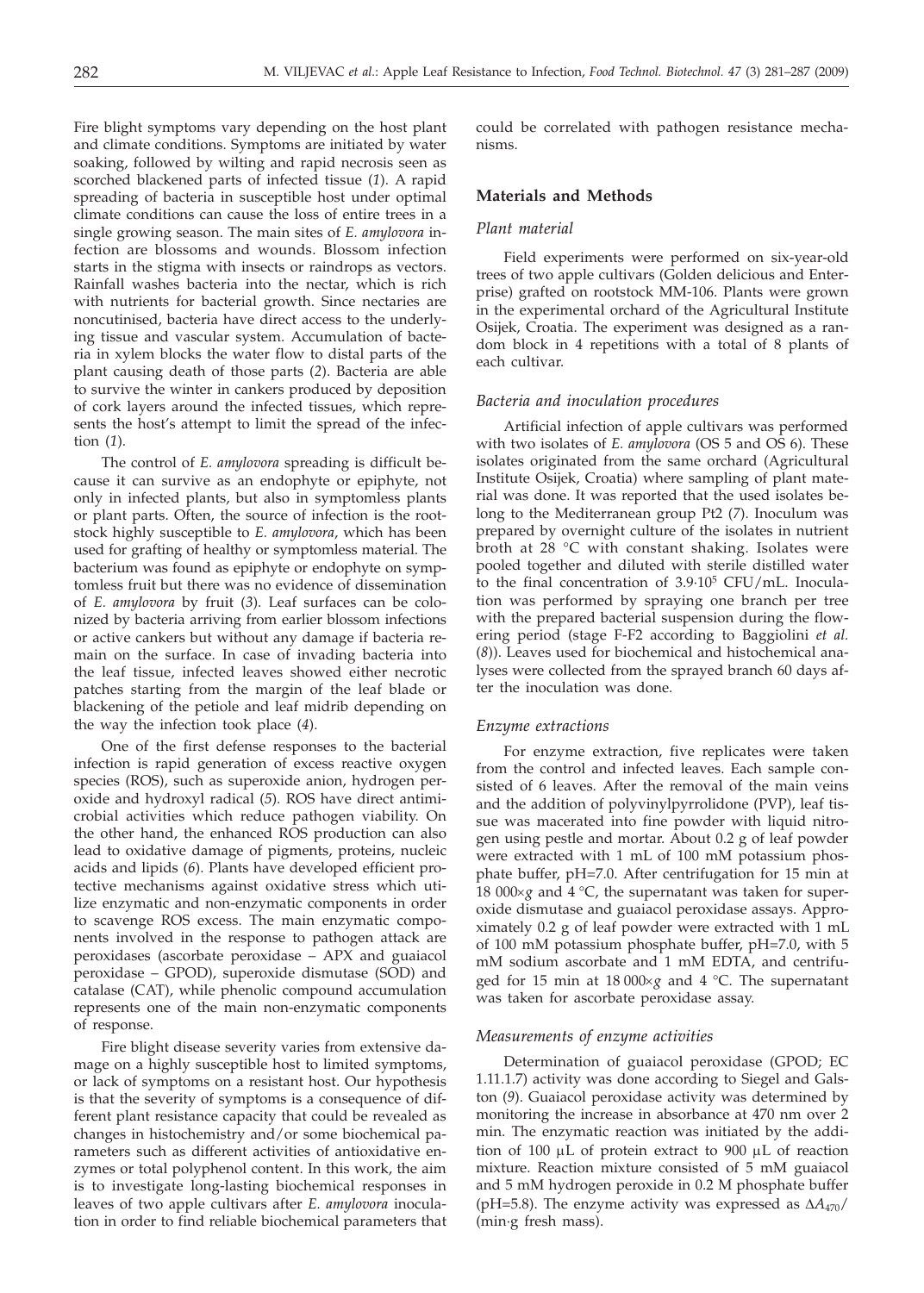Ascorbate peroxidase (APX; EC 1.11.1.11) activity was determined according to Nakano and Asada (*10*) by monitoring the decrease in the absorbance at 290 nm over 2 min. The enzymatic reaction was started by adding 10  $\mu$ L of 12 mM H<sub>2</sub>O<sub>2</sub> in 990  $\mu$ L of the reaction mixture. The reaction mixture consisted of 50 mM potassium phosphate buffer (pH=7.0) with 0.1 mM EDTA, 50  $m$ M ascorbic acid and  $100 \mu$ L of protein extract. The enzyme activity was expressed as  $\Delta A_{290} / ($ min·g fresh mass).

The activity of superoxide dismutase (SOD; EC 1.15.1.1) was assayed by measuring its ability to inhibit the photochemical reduction of nitroblue tetrazolium (NBT) as described by Giannopolitis and Ries (*11*). Each sample consisted of 910  $\mu$ L of reaction mixture, 80  $\mu$ L of diluted enzyme with 50 mM potassium phosphate buffer ( $pH=7.8$ ) and 10  $\mu$ L of 1 mM riboflavin. The reaction mixture contained 50 mM potassium phosphate buffer (pH=7.8), 13 mM methionin, 75  $\mu$ M NBT and 0.1 mM EDTA. The absorbance was measured at 560 nm. One unit of SOD activity was defined as the amount of enzyme required to cause 50 % inhibition of the NBT reduction rate.

#### *Determination of polyphenol content*

Fine powder obtained by maceration of leaf tissue in liquid nitrogen without PVP was used for the extraction of polyphenols. The extraction of polyphenols was done with 95 % EtOH at –20 °C for 72 h and homogenates were centrifuged at 10 000×g and 4 °C for 10 min. The polyphenol content was determined according to Randhir and Shetty (*12*) by measuring absorbance at 540 nm.

#### *Histochemical analysis*

Fresh hand-made leaf sections were used for histochemical detection of suberin and callose. Suberin was stained with the alcoholic Sudan III reagent, while the presence of callose was established with 0.05 % aniline blue in HEPES buffer, pH=9.25, under UV light (*13*). Leaf tissue was cut in small pieces and fixed for 24 h in 1 % glutaraldehyde in  $0.05 \text{ M}$  phosphate buffer, pH=6.8. Then, specimens were dehydrated in a series of alcohols (two changes in each) and embedded in methacrylate resin (Historesin, Leica, Germany). Semi-thin sections, 3  $\mu$ m thick, were stained with 0.05 % toluidine blue 0 in benzoate buffer, pH=4.4, for polyphenol detection (*14*). The sections were analyzed using light and fluorescent microscope (Carl Zeiss Jena, Germany). Photographs were made using Panasonic DMC-LS80 camera, USA.

#### *Statistical analysis*

Data were analyzed by one-way analysis of variance (ANOVA), *N*=5 for every leaf type. The mean values were compared using the least significant difference (LSD) test. Differences were considered significant at  $p \leq 0.05$ . All statistical analyses were done with Statistica 7.1. software (StatSoft, Inc. 2005, USA).

# **Results and Discussion**

Investigated cultivars revealed different levels of sensitivity to artificial inoculation with *E. amylovora*. This was in accordance with previous reports (*15,16*)

where cultivar Enterprise was reported to be less susceptible, while cultivar Golden delicious was described as more susceptible. Infected leaves expressed symptoms seen as large brown areas at the abaxial side mostly placed at the leaf margin and necrosis also found peripherally (Fig. 1). Described symptoms were totally absent from control leaves of cultivar Enterprise (Fig. 1a), while infected leaves of the same cultivar had only small brown spots and few necrotic areas (Fig. 1b). Symptoms were more pronounced in cultivar Golden delicious (Figs. 1c and d), where control leaves expressed a certain level of injury as well. Since Golden delicious is a second apple cultivar in Croatia concerning the production quantity and cultivation area, known to be fire blight susceptible, it was chosen as a control cultivar in our study and compared to the cultivar Enterprise, reported to be considerably less susceptible to *E. amylovora* infection. In accordance with previous reports (*15,16*), these two apple cultivars revealed different levels of sensitivity to artificial inoculation with *E. amylovora*. Disease symptoms were totally absent from control leaves of cultivar Enterprise (Fig. 1a), while infected leaves of the same cultivar had only small brown spots and few necrotic areas (Fig. 1b). In contrast, infected Golden delicious leaves displayed large brown areas on the abaxial side, mostly along the leaf margin, as well as necrosis found peripherally (Fig. 1d), and even control leaves expressed a certain level of injury (Fig. 1c). This is not surprising, because control leaves can be indirectly affected by the bacterial toxin amylovoran, which causes aggregation of cytoplasm and organelle disorganization of mesophyll cells (*17*).



**Fig. 1.** Control (a, c) and infected (b, d) leaves of cvs. Enterprise (a, b) and Golden delicious (c, d). Infected leaves expressed symptoms seen as brown spots (white arrows) at the abaxial side of the leaf as well as necrosis on the leaf edge (black arrows)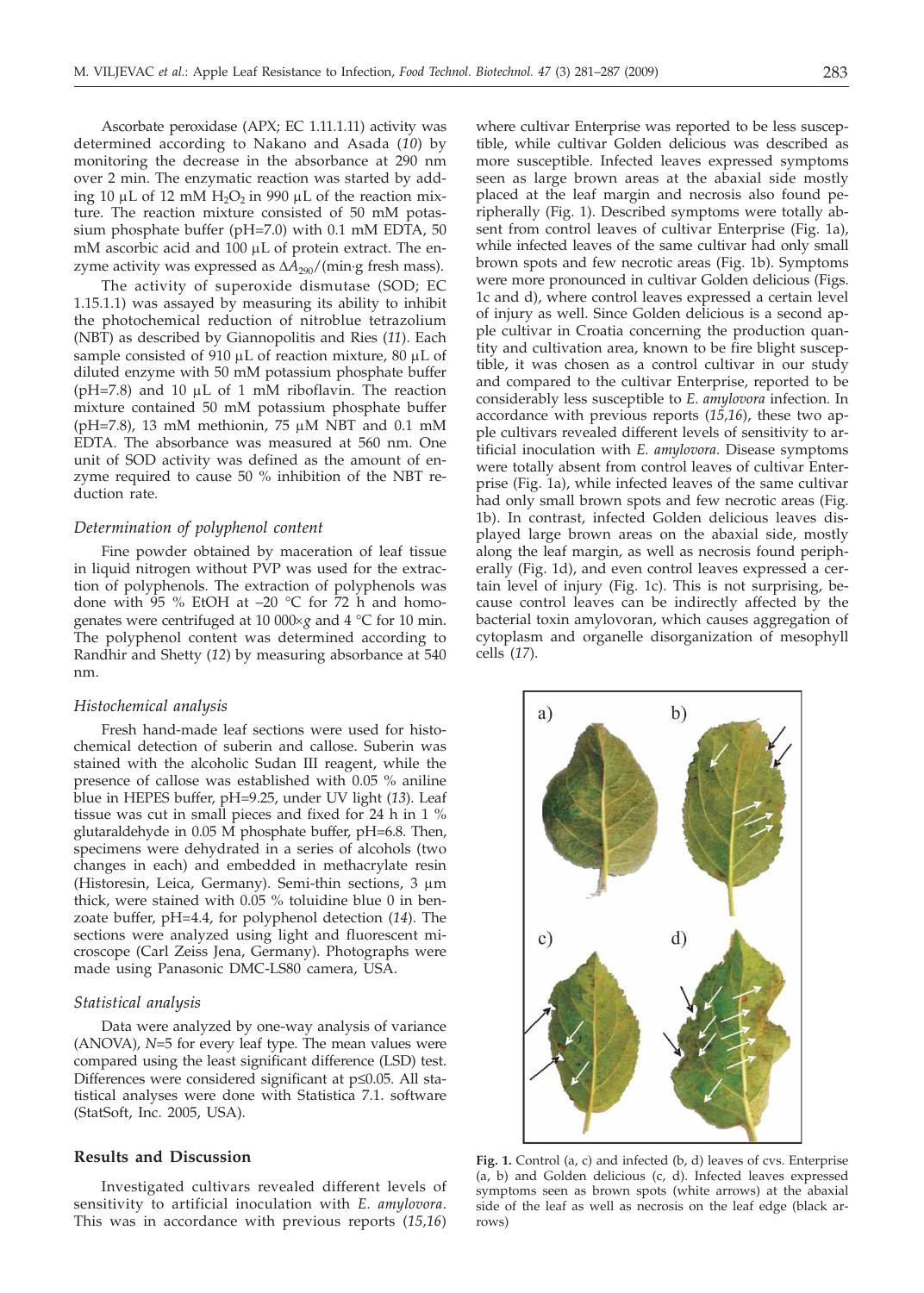The first line of defense against pathogen attack in vascular plants is cuticle on the surface of the plant body. It consists of a polymer matrix called cutin surrounded and overlaid with wax. Frequently, the cuticle is also embedded with suberin, which further contributes to reducing water loss and uncontrolled transport of dissolved ions and gases, provides an outer barrier protecting the organ from pathogens (*18*). Usually, the thickness of the cuticle was considered the most important structural feature that distinguishes pathogen resistant plant species, cultivars or lines from the susceptible ones (*19*). Histological and histochemical characterization of cuticles in the leaves of two apple cultivars under investigation is shown in Fig. 2. Cultivar Enterprise (A, B, E and F) was characterized by a thick suberized cuticle in both control (A and E) and infected (B and F) leaves, while the cuticle of cultivar Golden delicious (C, D, G and H) was much thinner and less suberized in control (C and G) and infected (D and H) leaves. The thick suberized cuticle that was observed in leaves of cultivar Enterprise (Fig. 2) may be an important resistance mechanism against *Erwinia* attack. Staining tissue sections with phloroglucinol-HCl in order to check the lignin presence in the epidermal cell walls appeared negative in all cultivars (photos not shown), indicating that lignin was absent.

As reported by Franke and Schreiber (*20*), the final step in biosynthesis of suberin involves linking aliphatic polyester with polyaromatic domain (hydroxycinnamic acids and derivates) synthesized in phenylpropanoid pathway by apoplastic peroxidase enzymes. The presence of hydrogen peroxide is needed for oxidation of such polyphenolic substrates by peroxidases (*21*). In order to investigate the biochemical background of the observed differences in leaf structure (Fig. 2) between the studied cultivars, the concentration of total polyphenols and GPOD activities were determined. The mean values of total polyphenols in infected and control leaves of the two investigated cultivars are shown in Fig. 3a. Control leaves of cultivar Enterprise had 9.87 mg per g FM of polyphenols, while the mean value in the infected leaves of the same cultivar was significantly lower (7.59 mg per g FM). In contrast, there were no significant differences observed in the polyphenol content between the



**Fig. 2.** *In situ* detection of polyphenols (A-D) and suberin (E-H) in transversal cross-sections of control (A, C, E and G) and infected (B, D, F and H) apple leaves. Cv. Enterprise (A, B, E and F) was characterised by thick suberized cuticle (arrows), while cuticle of cv. Golden delicious (C, D, G and H) was thinner and less suberized. Scale bar=20  $\mu$ m

control and infected leaves of cultivar Golden delicious (9.87 and 9.02 mg per g FM in control and infected leaves, respectively). The values of GPOD activities were shown to be increased in infected leaves compared to control ones in both investigated cultivars (Fig. 3b). The mean values of GPOD activities were as follows: 8.18 and 14.23  $\Delta A_{470}$ /(min·g FM) in control and infected leaves of Enterprise, respectively, and 9.66 and 12.54  $\Delta A_{470} / ($ min·g FM) in control and infected leaves of Golden delicious



**Fig. 3.** The mean values of (a) total polyphenols and (b) GPOD activity in control (grey) and infected (white) leaves of cvs. Enterprise and Golden delicious; \*p<0.05, NS not significant, FM fresh mass. Bar indicates standard deviation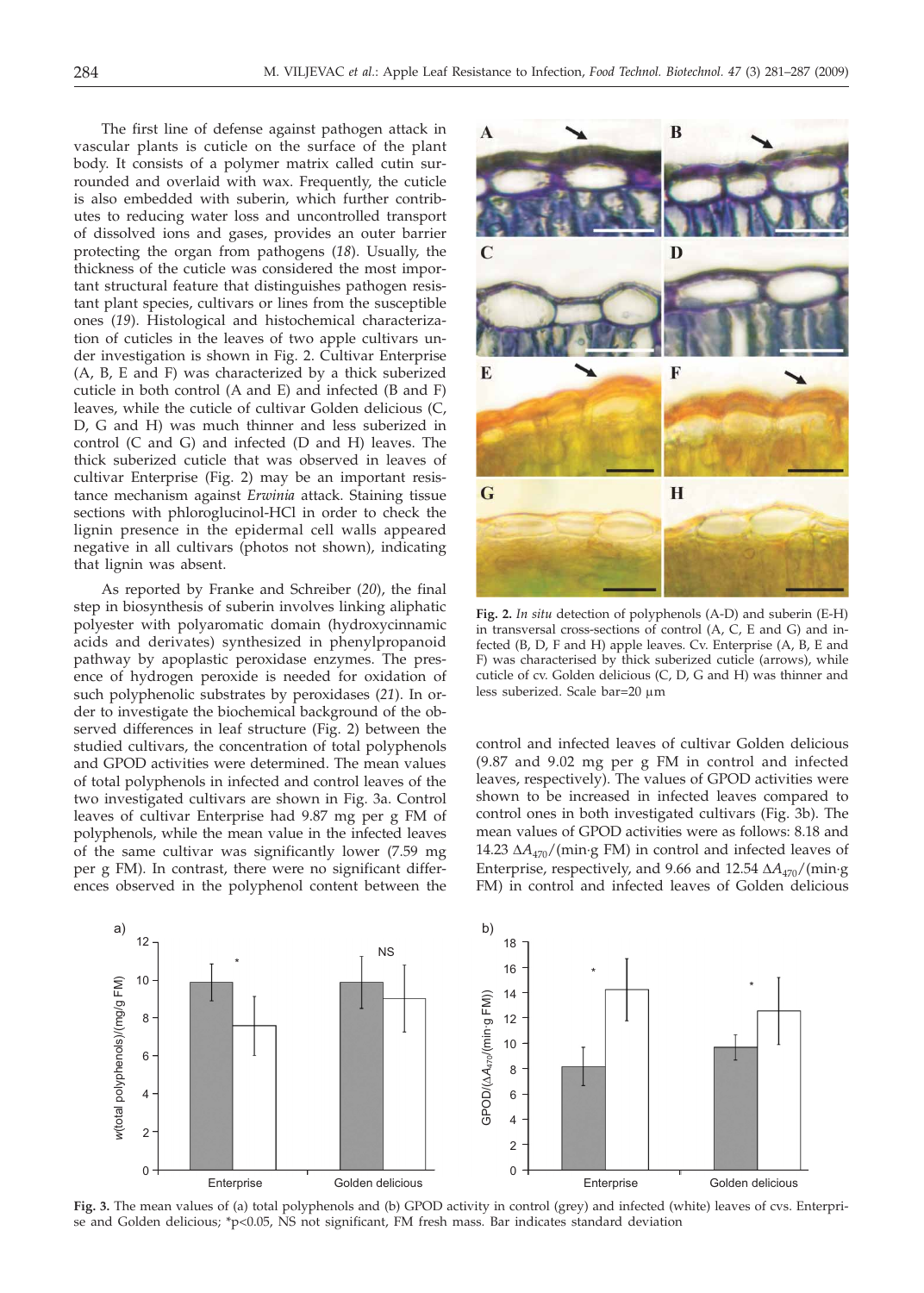cultivar. It was shown that changes in GPOD activity reported in response to environmental stresses (*e.g.* drought stress) reflect modified cell wall biochemistry (*22*). Since there was no significant difference between GPOD activities in infected leaves of Golden delicious and Enterprise cultivars (p>0.05), a decisive role of GPOD in cuticle thickening is questionable. However, it should be noted that cultivar Enterprise revealed much higher induction of GPOD activity upon *Erwinia* infection (74 %) than Golden delicious (30 %). This might be in accordance with the assumption that the observed increase in GPOD activity in cultivar Enterprise (Fig. 3b) is related to suberin biosynthesis and cuticle thickening, which provides its lower sensitivity to *Erwinia* attack compared to the leaves of Golden delicious. This, however, needs to be further investigated by measuring GPOD activities in intracellular washing fluid and/or in cell wall preparations.

Besides emphasized role in the secondary metabolic modifications of the cell wall (*e.g.* suberization and lignification), GPOD enzymes play a role in the plethora of plant physiological responses such as auxin catabolism (*23,24*), heavy metal loads (*25*), wound healing (*26*), UVB and ozone protection (*27*), pathogen defences (*28*) and aging (*29*). Together with other antioxidative enzymes (SOD, APX, CAT, *etc.*), GPOD enzymes are involved in scavenging of the reactive oxygen species (ROS), such as superoxide anions  $(O_2^-)$ , hydrogen peroxide  $(H_2O_2)$ , hydroxyl radicals (OH) or singlet oxygen  $(^{1}O_{2})$  produced during pathogen attack (*30*). Therefore, in this study the activities of SOD and APX, the main antioxidative enzymes in green tissues, were investigated. The results of APX assay are shown in Fig. 4a. Significantly decreased APX activities were found in infected leaves of both investigated cultivars: values in Enterprise were  $8.07 \Delta A_{290}/$ /(min·g FM) in control and  $4.95 \Delta A_{290}$ /(min·g FM) in infected leaves, and 9.93 and 6.35  $\Delta A_{290} / ($ min·g FM) in control and infected leaves of Golden delicious, respectively. Mean values of SOD activities in infected and control leaves of the investigated cultivars are represented in Fig. 4b. The mean value of SOD activity in control leaves of Enterprise was 48.72 U/g FM, while in infected leaves this value increased (64.19 U/g FM). On the contrary, the mean values of SOD activities signifi-

cantly decreased in infected leaves of Golden delicious  $(34.53 \text{ U/g FM})$  in comparison with control leaves  $(58.63 \text{ m})$ U/g FM). Venisse *et al*. (*31*) provided evidence of the involvement of an oxidative stress upon infection of pear (*Pyrus communis* L.) with *E. amylovora*. They showed that activities of APX and GPOD in leaves increased, which indicates their involvement in defense response. Investigation of the effects of *Fusarium* on tomato (*Solanum lycopersicum* L.) root done by Mandal *et al*. (*6*) revealed similar results including increased SOD activity as a key enzyme involved in the elimination of superoxide anions and production of hydrogen peroxide. Increased activities of GPOD and SOD in *Erwinia*-infected leaves of cultivar Enterprise that we report here (Figs. 3b and 4b) are consistent with previously mentioned findings. However, the activities of APX decreased in infected leaves of both investigated cultivars (Enterprise and Golden delicious) (Fig. 4a). Since APX is known as the main  $H_2O_2$ scavenging enzyme in chloroplasts (*32*), the decrease in its activity might be connected with oxidative damage that would lead to chloroplast disorganization and degradation of photosynthetic pigments, resulting in the appearance of brown spots on the *Erwinia*-infected leaves that were revealed in the present investigation (Figs. 1b and d). Also, the observed data on the changes in the antioxidant enzyme activities corroborate the theory of the hypersensitive response (HR), with which plants cope with pathogen attack (*33*). HR is accompanied by the production of ROS, namely  $H_2O_2$  and also involves salicylic acid (SA) and NO, which activate many plant defense responses, including programmed cell death (PCD). This increase in ROS abundance during HR is achieved by SA and NO, which suppress the biosynthesis and activity of APX (34) and CAT (35), the key  $H_2O_2$ scavenging enzymes. Furthermore, the increase in  $H_2O_2$ production in infected tissue of cultivar Enterprise was achieved due to the increase in SOD activity (Fig. 4b). These observations are in agreement with the general idea of the role of antioxidant enzymes in the plant response to pathogen attack.

Another quick response of plants to different biotic and abiotic stresses that involve increase in plasma membrane permeability influenced by ROS is callose  $(\beta$ -1 $\rightarrow$ 3 glucan) biosynthesis (*17*). *In situ* detection of callose in



**Fig. 4.** The mean values of (a) APX and (b) SOD activities in control (grey) and infected (white) leaves of cvs. Enterprise and Golden delicious; \*p<0.05, NS not significant, FM fresh mass. Bar indicates standard deviation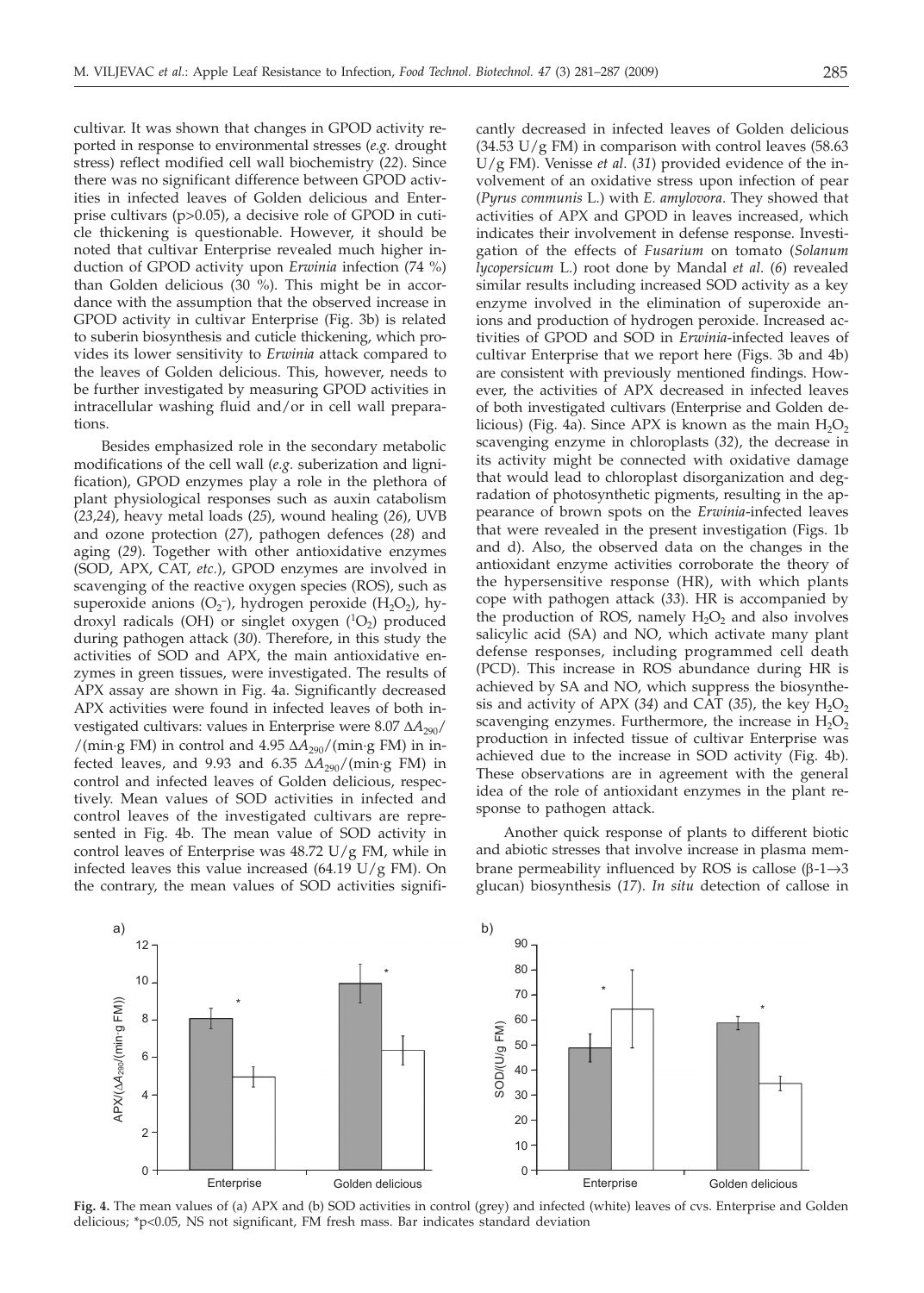upper and lower leaf epidermis of the investigated apple cultivars is shown in Fig. 5. Since thick suberized cuticle was sufficient to prevent penetration of bacteria in the leaf of cultivar Enterprise, callose deposits were absent from the epidermal cell layer of both control and infected leaves of cultivar Enterprise (Figs. 5a-d). In contrast, callose clusters were detected in the leaves of cultivar Golden delicious (Figs. 5e-h) and were more abundant in the infected leaves (G and H) compared to the control (E and F).



**Fig. 5.** *In situ* callose detection in cells of upper (A, C, E and G) and lower (B, D, F and H) apple leaf epidermis. The callose was absent from epidermal cell layer of control (A, B) and infected (C, D) leaves of cv. Enterprise. In cv. Golden delicious callose was shaped as small clusters (arrows) in control leaves (E, F), while in infected ones clusters were more abundant (G, H). Scale bar=20  $\mu$ m

Recently, DebRoy *et al.* (*36*) have shown that molecular mechanisms of *Erwinia* pathogenesis on apple leaves involve the suppression of callose deposition in the cell wall, which greatly reduces the ability of leaves to resist bacterial infection. Therefore, even the presence of callose as early defense mechanism in leaves of Golden delicious cultivar characterized by thin cuticle is not sufficient to provide adequate protection against *Erwinia* attack.

# **Conclusion**

In conclusion, results of this study demonstrate a difference in sensitivity of the investigated apple cultivars to *Erwinia* infection. Cultivar Enterprise exhibited lesser damage than cultivar Golden delicious. Such dif-

ferent susceptibility to the pathogen attack could be attributed to distinct structural and biochemical features of the leaves. Increased SOD as well as considerably thicker suberized cuticle that were observed in cultivar Enterprise may be important parameters characterizing the resistance of this cultivar to the pathogen infection. Furthermore, the absence of callose deposition from leaves of cultivar Enterprise supports our conclusion that structural changes of the epidermal cell walls, namely increased cuticle thickness and suberization, are the main defense mechanisms that enable efficient protection of apple leaves against *E. amylovora* attack.

## *Acknowledgements*

This work was supported by the scientific research grants to Zorica Jurković (073-1781844-1930), Hrvoje Lepedu{ (073-0731674-1673), Vera Cesar (073-0731674-0841), Josip Kovačević (073-0731673-0552) and Bogdan Cvjetković (178-1781844-2692).

#### **References**

- *1.* J.A. Eastgate, *Erwinia amylovora*: The molecular basis of fireblight disease, *Mol. Plant Pathol. 1* (2000) 325–329.
- *2.* C.S. Oh, S.V. Beer, Molecular genetics of *Erwinia amylovora* involved in the development of fire blight, *FEMS Microbiol. Lett. 253* (2005) 185–192.
- *3.* T. Tsukamoto, K. Azegami, T. Matsuura, T. Ohara, Y. Inoue, A. Mizuno, K. Yoshida, H. Bessho, S. Kimura, M. Goto, Infection frequency of mature apple fruit with *Erwinia amylovora* deposited on pedicels and its survival in the fruit stored at low temperature, *J. Gen. Plant Pathol. 71* (2005) 296–301.
- *4.* EPPO Data Sheets on Quarantine Organisms No. 52: *Erwinia amylovora*, *EPPO Bulletin, 13* (1983).
- *5.* R. Mittler, Oxidative stress, antioxidants and stress tolerance, *Trends Plant Sci. 7* (2002) 405–410.
- *6.* S. Mandal, A. Mitra, N. Mallick, Biochemical characterization of oxidative burst during interaction between *Solanum lycopersicum* and *Fusarium oxysporum* f. sp. *lycopersici, Physiol. Mol. Plant Pathol*. *72* (2008) 56–61.
- 7. E. Halupecki, C. Bazzi, S. Jock, K. Geider, D. Đermić, B. Cvjetkovi}, Characterization of *Erwinia amylovora* strains from Croatia*, Eur. J. Plant Pathol. 114* (2006) 435–440.
- *8.* M. Baggiolini, E. Keller, H.G. Milaire, H. Steiner: *Visual Control in the Cultivation of Apple*, OILB/SROP Brochure, OILB, Stuttgart, Germany (1980) p. 96 (in German).
- *9.* B.Z. Siegel, W. Galston, The isoperoxidases of *Pisum sativum*, *Plant Physiol*. *42* (1967) 221–226.
- *10.* Y. Nakano, K. Asada, Hydrogen peroxide is scavenged by ascorbate specific peroxidase in spinach chloroplasts, *Plant Cell Physiol*. *22* (1981) 867–880.
- *11.* C.N. Giannopolitis, S.K. Ries, Superoxide dismutases. I. Occurence in higher plants, *Plant Physiol. 59* (1977) 309–314.
- *12.* R. Randhir, K. Shetty, Developmental stimulation of total phenolics and related antioxidant activity in light- and dark- -germinated corn by natural elicitors, *Process Biochem. 40* (2005) 1721–1732.
- *13.* V. Cesar, C.H. Bornman, Anatomy of vegetative buds of Norway spruce (*Picea abies*) with special reference to thir exchange from winter to spring, *Nat. Croat. 5* (1996) 99– 118.
- *14.* T.P. O'Brien, M.E. McCully: *The Study of Plant Structure: Principles and Selected Methods,* Termarcarphi Pty. Ltd., Melbourne, Australia (1981).